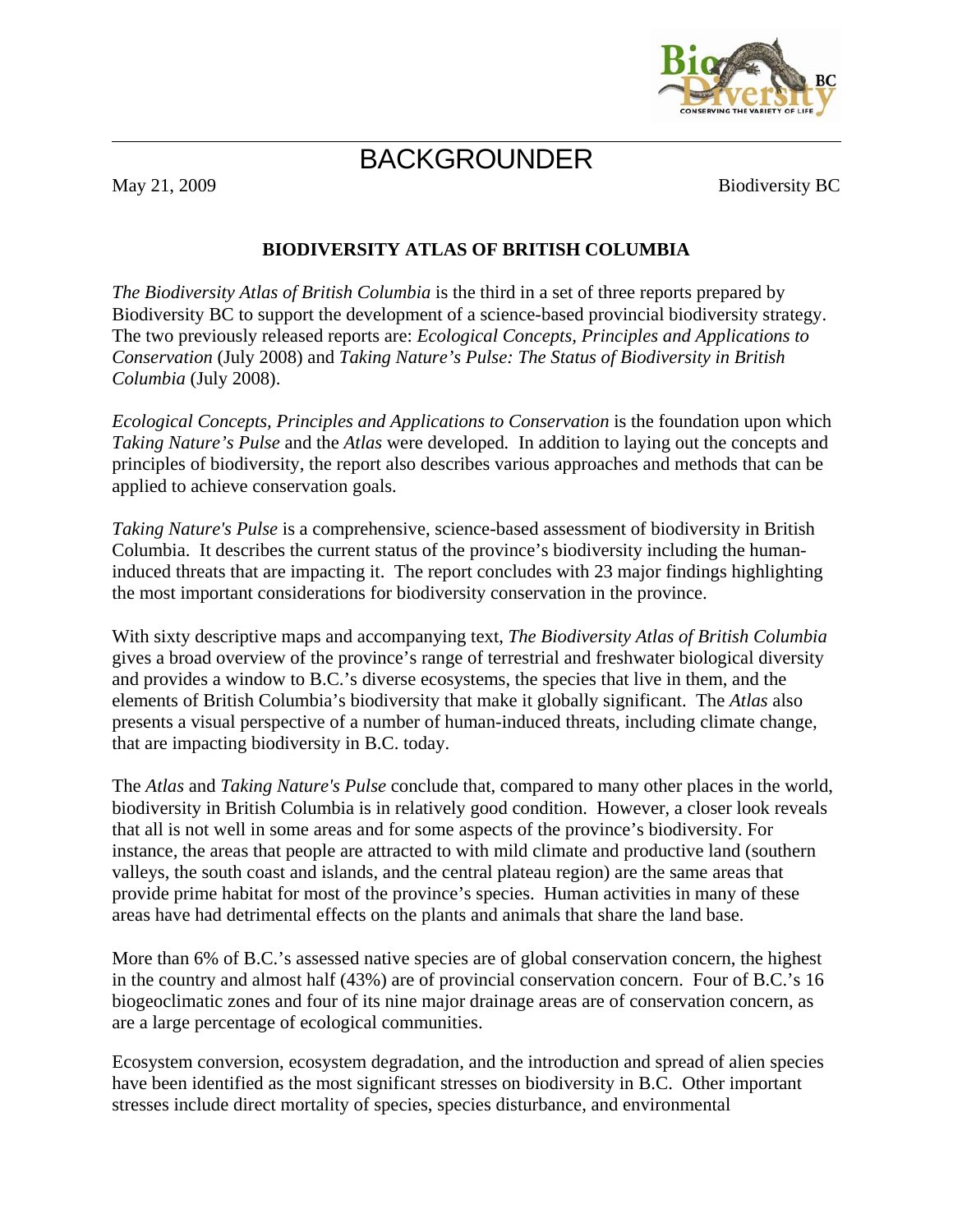

# BACKGROUNDER

contamination. Many human activities contribute to these stresses, and losses to biodiversity more often than not originate from more than one source. Multiple stresses can impact biodiversity at a magnitude greater than the sum of the individual threats, can be cumulative over time, and can incur cascading impacts on other components of biodiversity. Exceeding all of these stresses is climate change which is already seriously impacting British Columbia and is the foremost threat to biodiversity.

### **The Path Forward**

The three science reports produced by Biodiversity BC (*Ecological Concepts and Principles*, *Taking Natures Pulse* and the *Atlas*) tell us what is important about biodiversity in British Columbia and why we need to pay attention. The message is, that although biodiversity in British Columbia is in relatively good condition, all is not well, and many aspects of biodiversity have either deteriorated or are under increasing threat.

The challenges of conserving biodiversity are imposing but not insurmountable. These reports – and, most especially, the 23 major findings in *Taking Nature's Pulse* – will assist all levels of government, First Nations, industry, communities, non-governmental groups and concerned citizens in taking action to address current threats to biodiversity and ensuring its richness is maintained for the benefit of future generations.

Addressing the challenges identified in the *Atlas* and *Taking Nature's Pulse* is not something that can be done by any one organization alone. It will require sincere and energetic collaboration among everybody with a stake in biodiversity conservation.

To set direction and help define a path for addressing these challenges, Biodiversity BC has developed a vision and three goals aimed at preserving our rich ecological legacy.

#### **Vision:**

*British Columbia is a spectacular place with healthy, natural and diverse ecosystems that sustain and enrich us all.*

#### **Goal 1: Conserving the Elements of Biodiversity**

*To maintain the diversity of genes, species and ecosystems, prevent elements of biodiversity from becoming at risk and contribute to global efforts for biodiversity conservation.* 

#### **Goal 2: Increase Awareness of the Importance of Biodiversity and Respect for the Natural Environment**

*To increase awareness and understanding about the importance and value of biodiversity and encourage British Columbians to take action on conserving biodiversity.* 

#### **Goal 3: Providing Tools and Incentives to Enable Biodiversity Conservation**

*To provide tools and incentives to enable governments (including First Nations), industry, conservation organizations and citizens to improve conservation of British Columbia's biodiversity.*